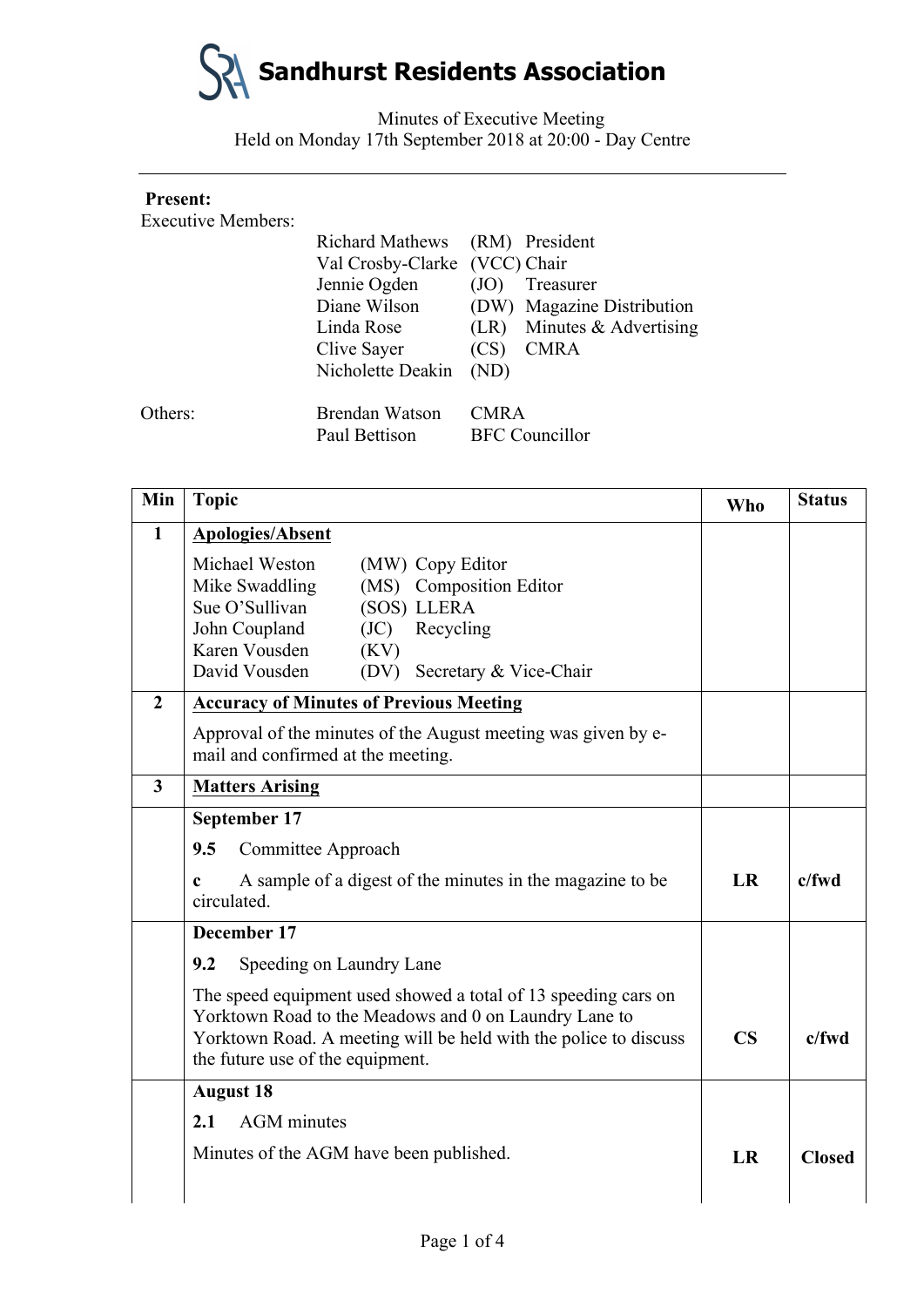

## Minutes of Executive Meeting Held on Monday 17th September 2018 at 20:00 - Day Centre

| Min                     | <b>Topic</b>                                                                                                                                                                                                                                                                                                                                | Who           | <b>Status</b> |
|-------------------------|---------------------------------------------------------------------------------------------------------------------------------------------------------------------------------------------------------------------------------------------------------------------------------------------------------------------------------------------|---------------|---------------|
|                         | Hedgerow in Marshall Road<br>5.1                                                                                                                                                                                                                                                                                                            |               |               |
|                         | CMRA have requested a donation towards planting and<br>maintaining a hedgerow along Marshall Road. The chairman will<br>be invited to attend September's meeting to present the plans.                                                                                                                                                      |               | <b>Closed</b> |
|                         | Brendan Watson attended the meeting and gave a very interesting<br>presentation of the reasons and plans for the planting scheme<br>along Marshall Road. He answered the committee's queries and<br>then left the meeting.                                                                                                                  |               |               |
|                         | The committee decided to circulate a summary document to the<br>absentees and gather opinions and suggestions, with a view to<br>gaining agreement by e-mail, as the next meeting is not until<br>November and this could be too late for the proposed timetable.                                                                           | LR            |               |
|                         | A note of thanks will be sent to Mr Watson.                                                                                                                                                                                                                                                                                                 | LR            |               |
|                         | Magazine<br>6.1                                                                                                                                                                                                                                                                                                                             |               |               |
|                         | A short article mentioning the centenary of the WW1 armistice<br>will be added, and the magazine sent for proof reading tomorrow.                                                                                                                                                                                                           | <b>MS</b>     | <b>Closed</b> |
|                         | Distributors Party<br>9.1                                                                                                                                                                                                                                                                                                                   |               |               |
|                         | The distributors party will be held on Monday October 15 <sup>th</sup> in<br>place of the usual committee meeting. Committee members should<br>arrive by 7:30 to help set up. The catering sub-committee (VCC,<br>KV, JO) will meet in early October.                                                                                       | <b>ALL</b>    | $c$ /fwd      |
|                         | Invitations for 120 people have been sent.                                                                                                                                                                                                                                                                                                  |               |               |
|                         | 9.2<br>Spine Road Racetrack                                                                                                                                                                                                                                                                                                                 |               |               |
|                         | DV has contacted Councillor Michael Brossard regarding the<br>motorbikes using the spine road as a racetrack in the early hours.<br>Besides the obvious dangers, with windows open in the hot nights,<br>the noise is very disturbing. Subsequently, speed limits of 50mph<br>have been implemented along Marshall Road and the spine road. | <b>DV</b>     | <b>Closed</b> |
|                         | Gifts for groundsmen<br>9.3                                                                                                                                                                                                                                                                                                                 |               |               |
|                         | The committee have approved the gift of a voucher to the ground<br>staff of Sandhurst recreation ground in recognition of the Green<br>Flag award. Names have been obtained, four in all, and the<br>committee agreed gifts of M&S vouchers to the value of £25 each.                                                                       | <b>VCC/JO</b> |               |
| $\overline{\mathbf{4}}$ | <b>Treasurer's Report</b>                                                                                                                                                                                                                                                                                                                   |               |               |
|                         | Figures as at end August:                                                                                                                                                                                                                                                                                                                   |               |               |
|                         | <b>Current Account</b><br>£ 6,228.55                                                                                                                                                                                                                                                                                                        |               |               |
|                         | Reserve Account<br>£25,425.05                                                                                                                                                                                                                                                                                                               |               |               |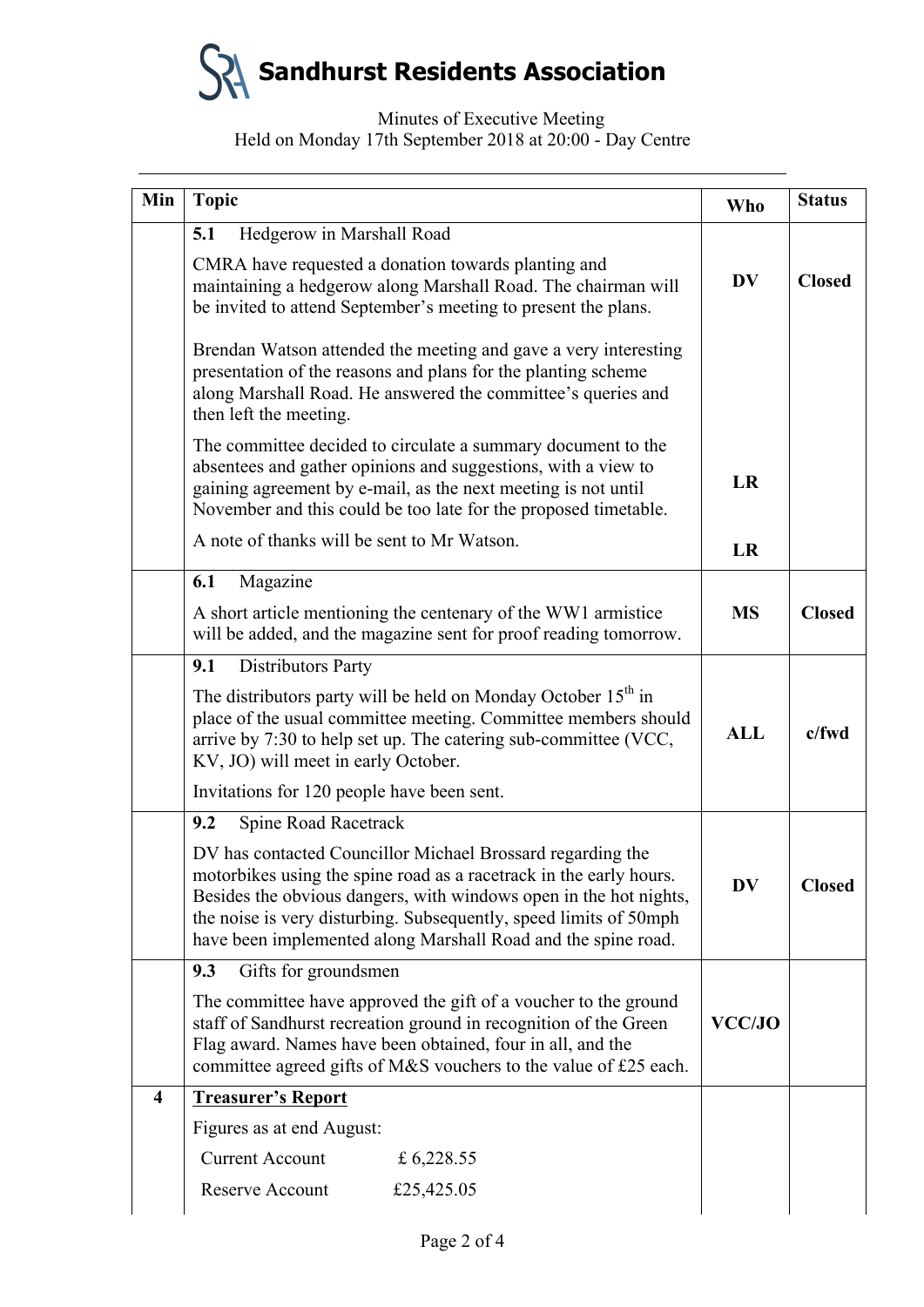**Sandhurst Residents Association**

# Minutes of Executive Meeting Held on Monday 17th September 2018 at 20:00 - Day Centre

| Min | <b>Topic</b>                                                                                                                                                                                                                                                                                                                                                                                                                                     | Who       | <b>Status</b> |
|-----|--------------------------------------------------------------------------------------------------------------------------------------------------------------------------------------------------------------------------------------------------------------------------------------------------------------------------------------------------------------------------------------------------------------------------------------------------|-----------|---------------|
|     | <b>Total</b><br>£31,653.60                                                                                                                                                                                                                                                                                                                                                                                                                       |           |               |
|     |                                                                                                                                                                                                                                                                                                                                                                                                                                                  |           |               |
| 5   | <b>Donations</b>                                                                                                                                                                                                                                                                                                                                                                                                                                 |           |               |
| 5.1 | Walking for Health, organised by Dr. Colleen Pidgeon, have<br>requested a donation towards hi-vis vests and clipboards for the<br>helpers who accompany the walkers. A donation of £500 was<br>agreed.                                                                                                                                                                                                                                           | <b>JO</b> |               |
| 6   | <b>Magazine</b>                                                                                                                                                                                                                                                                                                                                                                                                                                  |           |               |
|     | The September issue was produced on time without any problems<br>and I believe it was actually on doormats BEFORE September 1st!<br>Thanks to LR and MW for making MS's part so much easier than<br>it could be.                                                                                                                                                                                                                                 |           |               |
| 6.1 | MS has produced a detailed guide for the production of the<br>magazine, in case someone else has to step in at short notice. MS<br>has the original but it would be a good idea if someone else e.g.<br>Val or David, had a copy in case his PC is not available.<br>Committee agreed and the copy should be sent to DV.                                                                                                                         | <b>MS</b> |               |
| 6.2 | LR also thought this would be a good idea for the advertising role<br>and will produce a guide.                                                                                                                                                                                                                                                                                                                                                  | LR        |               |
| 6.3 | A separate email address has been set up for Mike Swaddling to<br>answer queries addressed to the editor $@$ . This will enable replies<br>to be made without using my personal email. The address<br>is editor.sramag@gmail.com - DV will reroute.                                                                                                                                                                                              | <b>DV</b> |               |
| 7   | Website                                                                                                                                                                                                                                                                                                                                                                                                                                          |           |               |
|     | Nothing to report                                                                                                                                                                                                                                                                                                                                                                                                                                |           |               |
| 8   | <b>Recycling</b>                                                                                                                                                                                                                                                                                                                                                                                                                                 |           |               |
|     | Nothing to report                                                                                                                                                                                                                                                                                                                                                                                                                                |           |               |
| 9   | <b>AOB</b>                                                                                                                                                                                                                                                                                                                                                                                                                                       |           |               |
| 9.1 | The Blackwater Buzz magazine includes a question and answer<br>page for the local councillor, which LR proposed as a good idea<br>for the SRA magazine. There was some discussion over whether<br>the political neutrality of the SRA would be bought into question<br>but the general opinion was that elected representatives answering<br>queries would not affect this.<br>The practicalities of running such a page are to be investigated. |           |               |
|     |                                                                                                                                                                                                                                                                                                                                                                                                                                                  | LR        |               |